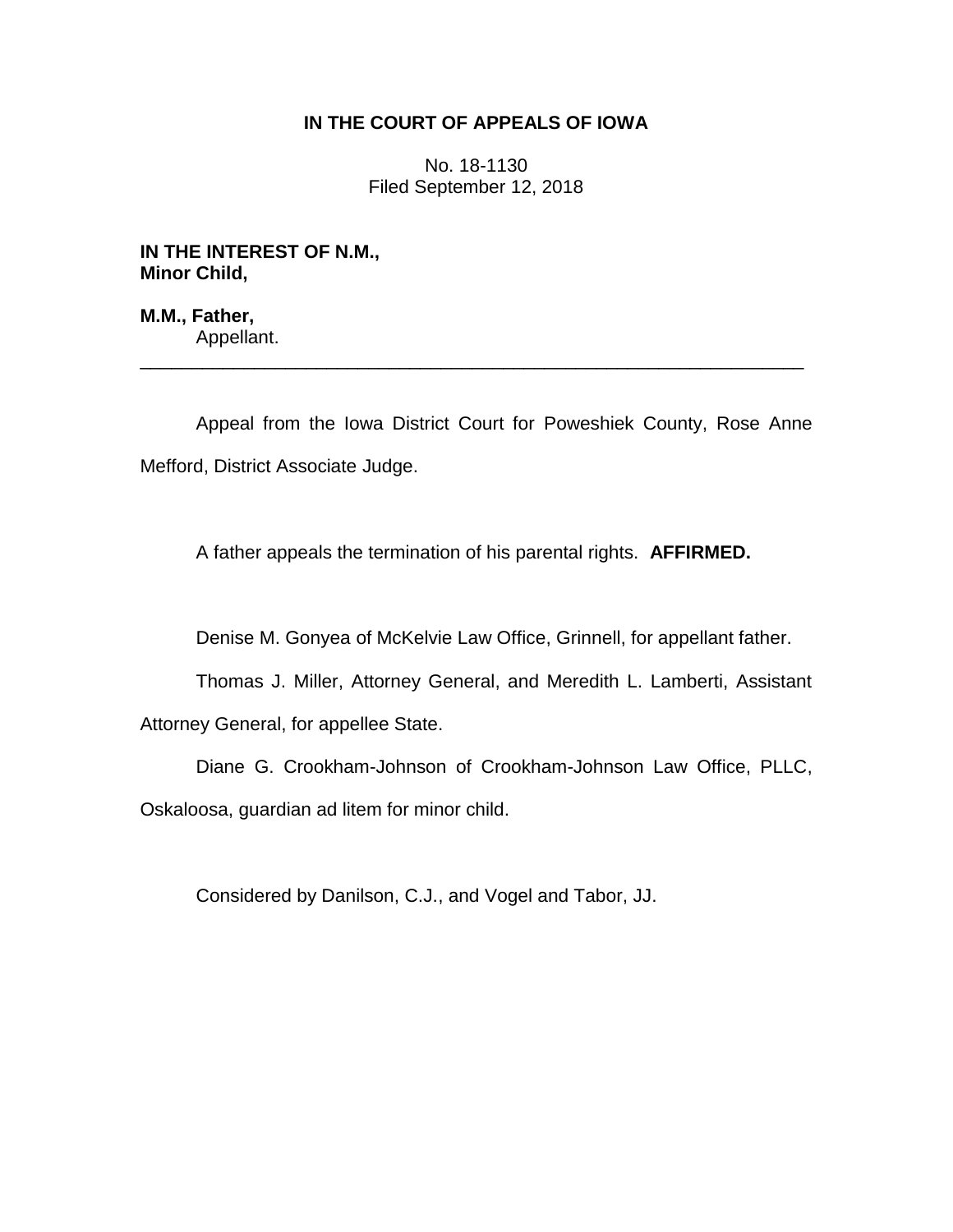**VOGEL, Judge.**

The father appeals the termination of his parental rights to his daughter, N.M.<sup>1</sup> Following a hearing on May 10 and May 30, 2018, the juvenile court terminated his parental rights under Iowa Code section 232.116(1)(e) and (h) (2018). He does not challenge whether the statutory grounds for termination have been met, so we need not consider the proof supporting either ground. *See In re P.L.*, 778 N.W.2d 33, 40 (Iowa 2010). Rather, he maintains termination is not in the child's best interests, *see* Iowa Code § 232.116(2), and he asks for additional time for reunification, *see* Iowa Code § 232.104(2)(b).

N.M. was born in November 2017. She and the mother tested positive for methamphetamine at birth, and N.M. was removed from the parents' care shortly thereafter.

On January 17, 2018, the father provided a negative drug-screen sample and underwent a substance-abuse evaluation, which recommended no treatment. He did not obtain a recommended mental-health evaluation. Although the father progressed from supervised visits to semi-supervised visits with N.M., he took N.M. to see the mother in violation of the safety plan on his first semi-supervised visit. He missed a requested drug screen on May 8; he provided a drug screen sample on May 9—the day before the termination hearing began—which tested positive for methamphetamine. He denied using methamphetamine and attributed the positive result to taking Adderall, though he does not have a prescription for Adderall.

 $\overline{a}$ 

 $1$  The mother's rights were also terminated. She does not appeal.